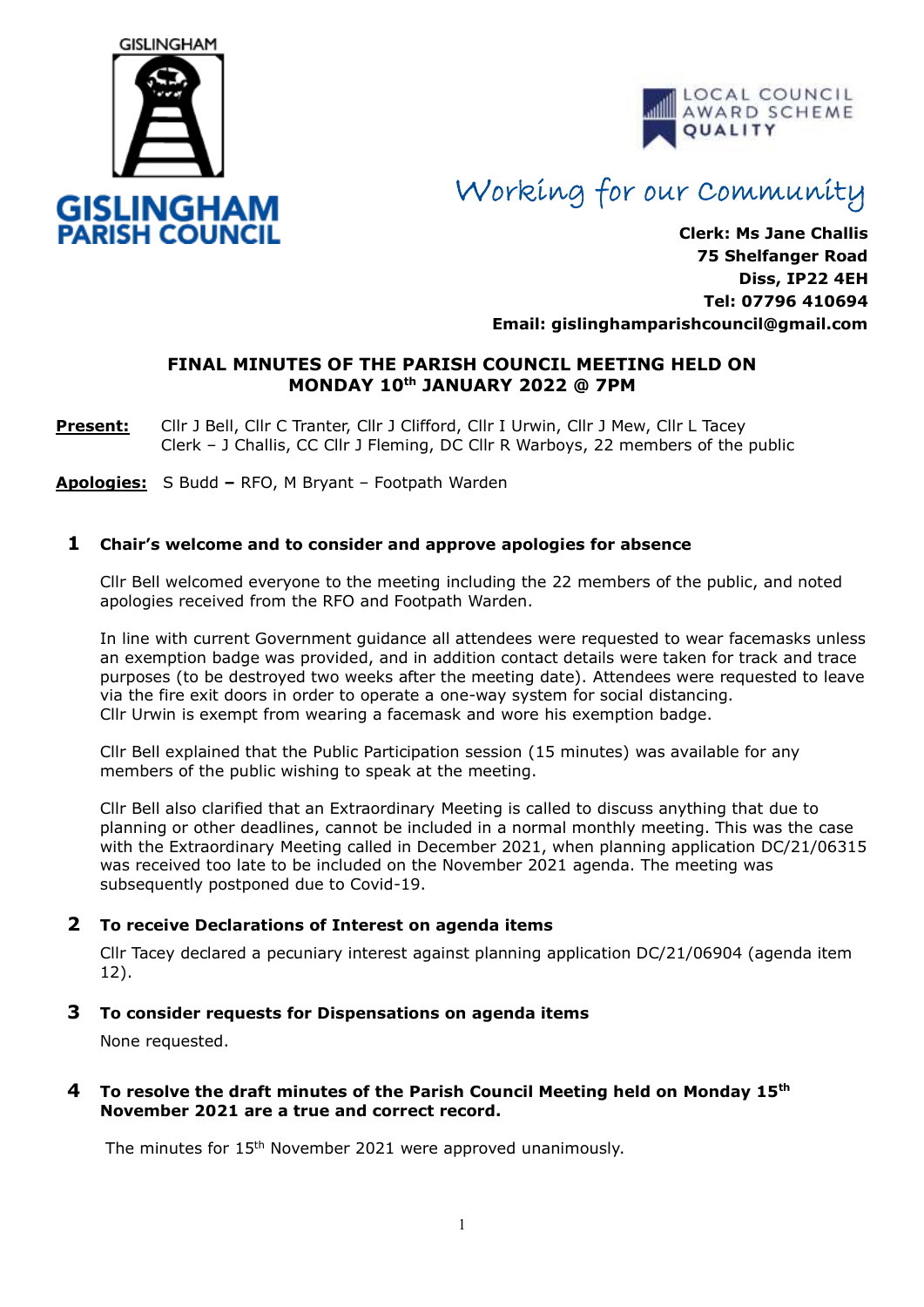## **5 Matters Arising/Update on actions from the 15th November 2021 meeting**

To be addressed further down on the agenda or within the Clerk's report.

The Chair proposed moving to agenda item 8 as CC Cllr Fleming and DC Cllr Warboys had not yet arrived due to attending other meetings prior to this one. Agreed unanimously.

## **6 Chair's Report (agenda item 8)**

- It has been announced that the SALC Board Annual Strategic Review meeting will be held remotely in line with the Government's Plan B framework.
- Parish Council meetings are still required to be held face to face. NALC have been working with the LGA and others to lobby the Government on remote council meetings and urge all councils to consider highlighting their support of remote and hybrid council meetings, in writing, to their local MP, which the Clerk has done.

## **7 Clerk's Report (agenda item 9)**

- The new Facebook page is now live, and a link has been published on the old page redirecting people. The old Facebook page will now be deactivated.
- MSDC casual vacancies ongoing
- Contractor to empty litter bin on Charity Meadow despite providing location details and instructions to proceed, the contractor has now advised that they cannot empty the bin due to the location and being unable to leave their vehicles unattended. The alternative quotation provided by the RFO was for  $£45$  per week plus VAT, or there is the option of removing the bin completely whilst the play area is closed. After a brief discussion Cllr Urwin kindly offered to continue emptying the bin until an alternative solution is found.
- Signage/bin Audit ongoing (grit bins to be looked at April onwards when empty)
- Lagoon fencing –The Regional Technical Manager from Lovells has confirmed fencing has now been installed around the lagoon, but that it is only knee high as per their standard approach to these developments.
- Resident's concern re B1113 sharp corner logged with Suffolk Highways
- Resident's concern re Road bridge Mill Street logged with Suffolk Highways
- War Memorial the Church has now responded to the Clerk's emails requesting confirmation to proceed, as agreed by Cllrs at the July 2021 Council meeting. They have advised that they expect the Parish Council to apply for the faculty and seek contractors for the work required.
- CiLCA training module attended on  $3<sup>rd</sup>$  December 2021. Dates for the four remaining modules are due to be announced shortly.
- Geoff Laurence memorial bench informal unveiling 22<sup>nd</sup> November 2022. This was attended by Jo Laurence, Cllr Bell, the Clerk, and the Chair of GUC. Pictures have been added to the website and Facebook page.
- A resident emailed regarding loose dogs on FP59a. The Footpath Warden is aware, and a reply has been sent advising to call 101 or the Dog Warden if it happens again. MSDC have confirmed they do not have authority in this instance.
- Welcome Back Funding Dog Waste Bins these are now available and being stored by MSDC until locations for installation have been agreed.

#### **ACTION**

- **Clerk to speak to MSDC again regarding casual vacancies**
- **Clerk/Cllrs to inspect new fencing around lagoon and report back at next meeting**
- **War Memorial – Clerk to progress**
- **Locations for the two new dog waste bins to be included on the next agenda**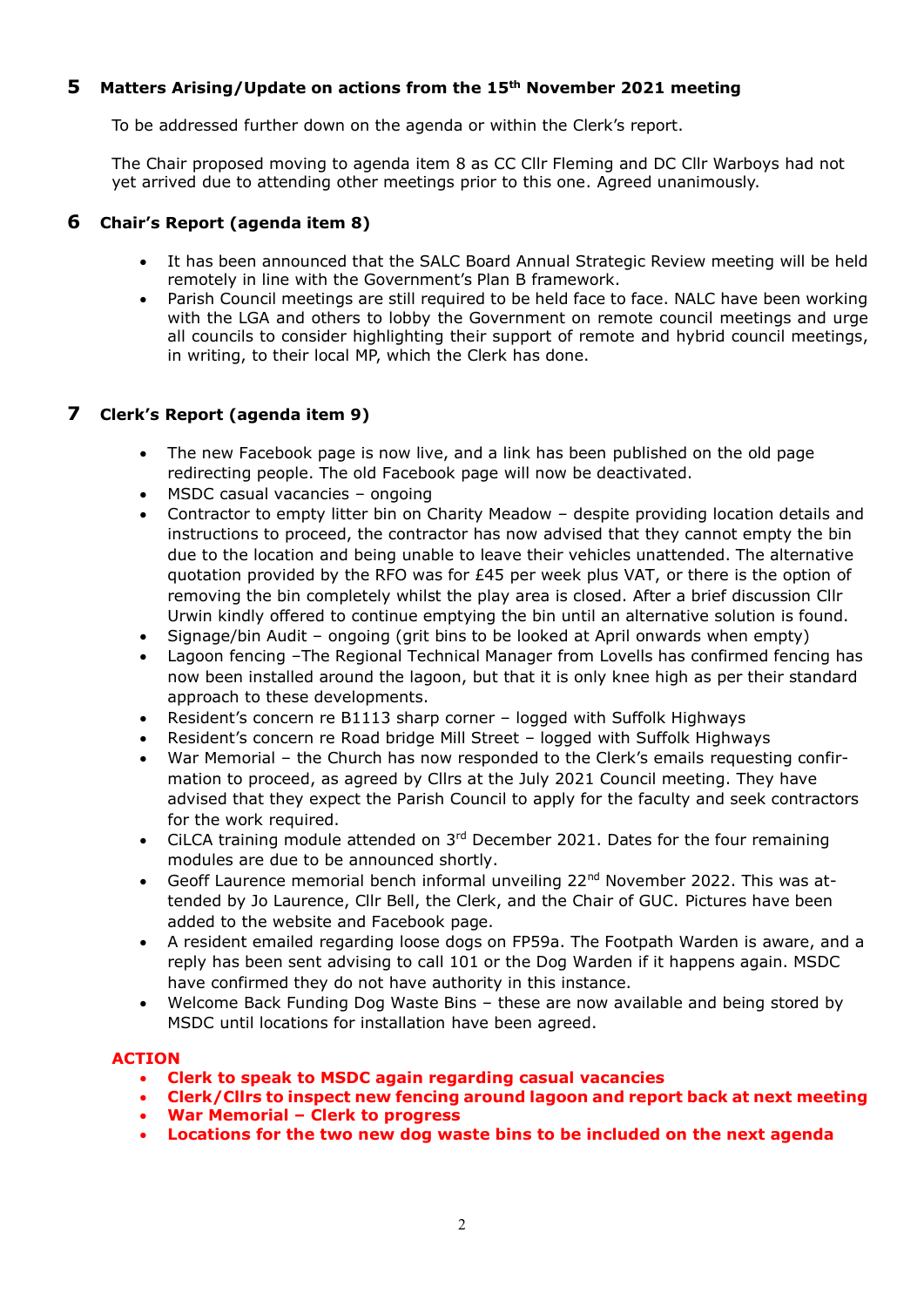## **8 RFO's Report (agenda item 10)**

- A summary of reserves, and receipts and payments for November 2021 and December 2021 were sent to Councillors prior to the meeting.
- The Clerk advised on behalf of the RFO that an invoice had been raised to Mellis Parish Council for 50% of the CiLCA training costs so far, including additional hours.

7:10pm CC Cllr Fleming arrived

## **9 Report from County Councillor (agenda item 6)**

CC Cllr Fleming sent her report in advance which can be found as an addendum at the end of the minutes.

CC Cllr Fleming had also provided an update on the parking situation outside the primary school with her report; the general feeling from SCC is that poor parking by persons dropping off is causing most of the problems and they would like to see more pressure put to bear from the school and the Junior Road Safety Organization.

Further to this CC Cllr Fleming advised that she would like to make contact with the school directly, and advised that she needs specific information and solutions to the problems from residents, rather than hearsay which does not help to address the problem.

Cllr Clifford commented that she felt it was inappropriate for the Junior Road Safety Team to be involved, and Cllr Tacey noted that the fundamental issue is lack of parking facilities at the school. After discussing it was agreed for the Clerk to forward CC Cllr Fleming's update to the school requesting their feedback/input to address the situation.

## **ACTION - Clerk to forward CC Cllr Fleming's email to the school**

**Any residents with specific information and/or ideas for solutions to the parking issues outside the primary school are requested to contact the Clerk as follows: clerk@gislinghamparishcouncil.com.**

7:17pm DC Cllr Warboys arrived

#### **10 Report from District Councillor (agenda item 7)**

DC Cllr Warboys sent a copy of his report prior to the meeting, a copy of which can be found as an addendum at the end of the minutes.

#### **11 Public Participation Session (15 minutes set aside)**

Before the 15 minutes commenced, the Clerk read out a statement sent on behalf of the applicants of planning application DC/21/06315 – The Six Bells Inn. Following this the Chair opened the public participation session.

All members of the public were present in relation to planning application DC/21/06315. Various comments were made by residents objecting to the planning application and showing overwhelming support for the retention of the property as a public house. Residents stressed the point that the previous owners did not cater to the needs of the local community, which is increasingly expanding, but that they would willingly support owners who did. They raised concerns regarding the advice of the applicant in their statement, that the property had been purchased as a commercial building only and not as a going concern.

A member of the public asked if the District Council has a responsibility to ensure business accounts can be inspected, as this was refused by the then owners in 2020 when the Six Bells Steering Group attempted to obtain an AVC against the pub, which was subsequently rejected.

DC Cllr Warboys responded and advised that the District Council cannot request to see a business's financial accounts. He confirmed that this planning application had been 'called in' and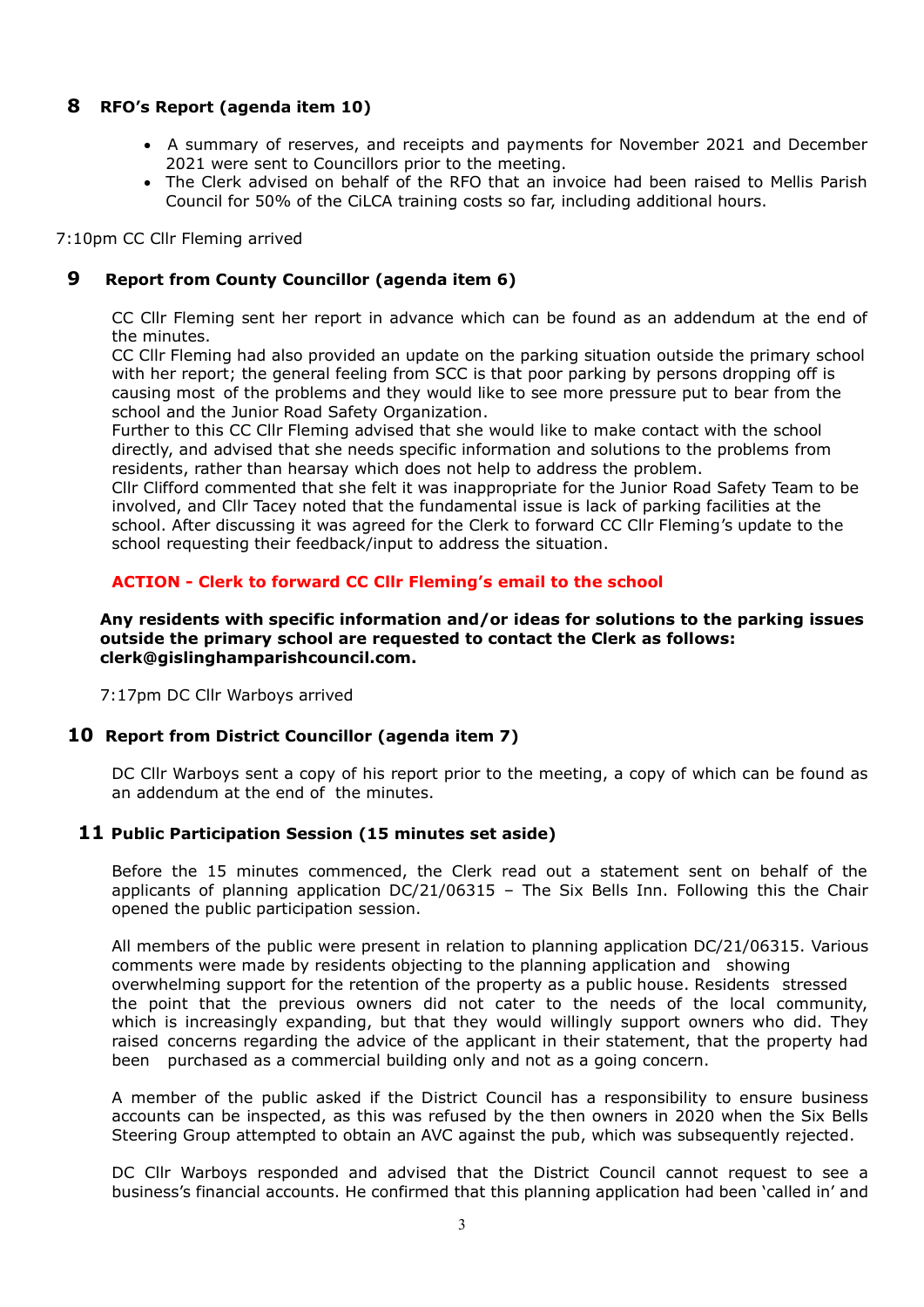will now go forward to a Development Committee meeting at a future date (to be confirmed). Whilst he cannot vote at the Development Committee meeting, DC Cllr Warboys assured residents that he will ensure the tone of this meeting is emphasised.

A member of the public commented that whilst the Parish Council had received an extension to the comments deadline against this planning application, it appeared that public comments had not been extended. However the member of the public acknowledged that having contacted the Clerk, they had been advised that comments could still be made by contacting the Principal Planning Officer direct using the following email address, which had also been notified on the Parish Council's website and Facebook page: [Daniel.Cameron@baberghmidsuffolk.gov.uk](mailto:Daniel.Cameron@baberghmidsuffolk.gov.uk)

At the end of the 15 minutes Cllr Bell confirmed that the Public Participation Session was now closed.

Cllr Bell asked DC Cllr Warboys what would happen next if the change of use was refused? DC Cllr Warboys advised that should a further ACV be successful, and the pub were to be for sale again, then the village would get the first option to purchase it. He also confirmed that the District Council could provide funding support.

DC Cllr Warboys confirmed that the public may attend the Development Committee meeting and will advise the Parish Council when the date has been confirmed. CC Cllr Fleming advised that the meeting is likely to be held remotely if scheduled before March 2022.

## **12 Planning**

#### • **DC/21/06315 – The Six Bells Inn, High Street, Gislingham, IP23 8JD**

Councillors discussed this application considering all comments made in the Public Participation session. Cllr Tranter noted that a pre planning application could have happened. Councillors agreed unanimously their objection to this application, and requested the Clerk collate their comments for approval before adding to portal.

The following comment was added to the MSDC planning portal on  $11<sup>th</sup>$  January 2022:

## GISLINGHAM PARISH COUNCIL RESPONSE DC/21/06315

The Parish Council considered and debated the Planning Application (DC/21/06315) for change of use of the Six Bells Inn Public House at a meeting last night with residents in attendance who have themselves previously made comments on the MSDC Planning Portal.

#### **The Parish Council wish to object to the change of use from a Public House to a Veter inary Practice and pet supplies**

Councillors trust the Planning Department will address The Supplementary Guidance (SPG) on the Retention of Shops, Post Offices and Public Houses adopted by MSDC in 2004 containing the following policy statement:

• "The change of use of a village Public House (PH) to an alternative use will not be per mitted unless at least one other PH exists within the settlement boundary or within easy walking distance to it (defined as 200-300m from the boundary)."

## **This is clearly not the case in Gislingham.**

A Six Bells Steering Group was formed when the previous owners first put the Public House on the market and were very keen to seek funding to purchase the Pub but as noted on the MSDC Portal (by the Chair, Mr Saunders) the owners were not prepared to supply accounts for the current business, did not allow any photographs to be taken, refused to cooperate with an attempt to have a professional commercial valuation of the business undertaken and stated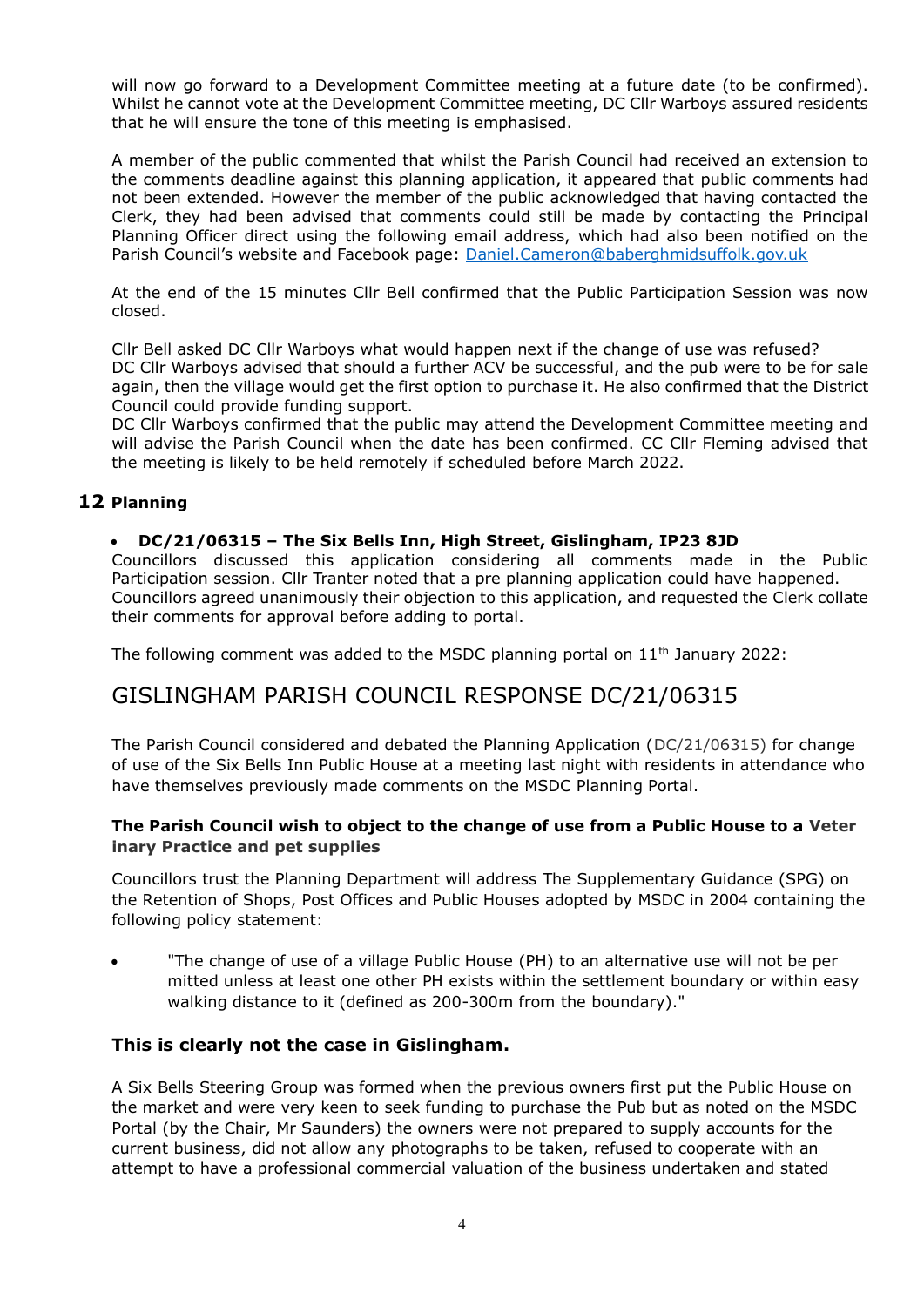they would strongly object to an ACV. The Parish Council did apply for an ACV but this was subsequently refused.

The number of comments already made by residents objecting to the application demonstrates overwhelming support for the retention of the pub. At the Parish Council meeting last night residents made the valid point that the previous owners did not cater to the needs of the local community, which is increasingly expanding, but that they would willingly support owners who did.

At the meeting residents expressed their views regarding the previous unsuccessful purchasing of the Six Bells PH as they believe that, contrary to previous claims, the Pub could be a thriving business.

Our District Councillor Rowland Warboys was also in attendance at the meeting last night and advised that he had "called this Planning Application in" and it would now be discussed at a future Development Meeting.

The Parish Council would very much appreciate being advised of the date this application will be considered so that Councillors and residents can attend and speak about the reasons for their objections to the change of use.

#### **Please note our Parish Clerk is in the process of applying for an ACV for the Six Bells Inn Public House.**

• **ACV (Asset of Community Value) – The Six Bells Inn, High Street, Gislingham, IP23 8JD.**

After discussing, Councillors agreed unanimously to reapply for an ACV against the Six Bells Inn.

8:11pm DC Cllr Warboys, CC Cllr Fleming, and twenty members of the public left the meeting.

• **DC/21/06904 –** 8 West View Gardens, Gislingham, IP23 8HT

Cllr Tacey left the room having declared a pecuniary interest against this planning application. After discussing Councillors agreed they supported this application, and Cllr Tacey was called back in to re-join the meeting.

#### **ACTION**

- **DC/21/06315 – Clerk to collate Councillors comments for approval before adding the objection to MSDC planning portal**
- **Clerk to action ACV Six Bells Inn**
- **DC/21/06904 – Clerk to add support stance to MSDC planning portal**

#### **13 Neighbourhood Watch Report**

Nothing to report.

#### **14 Tree Warden's Report**

## • **MSDC Tree, Hedge and Wildflower Planting Initiative**

Cllr Clifford confirmed that the first tree, a rowan, was planted in December in the church grounds by Ann Cottee, Ken & Jackie Campbell, Simon Bell and Graham Oven. There will be an article about this in the next issue of the Messenger, and the Clerk will share it on the Council's website and Facebook page.

#### **ACTION – Clerk to update website and Facebook page**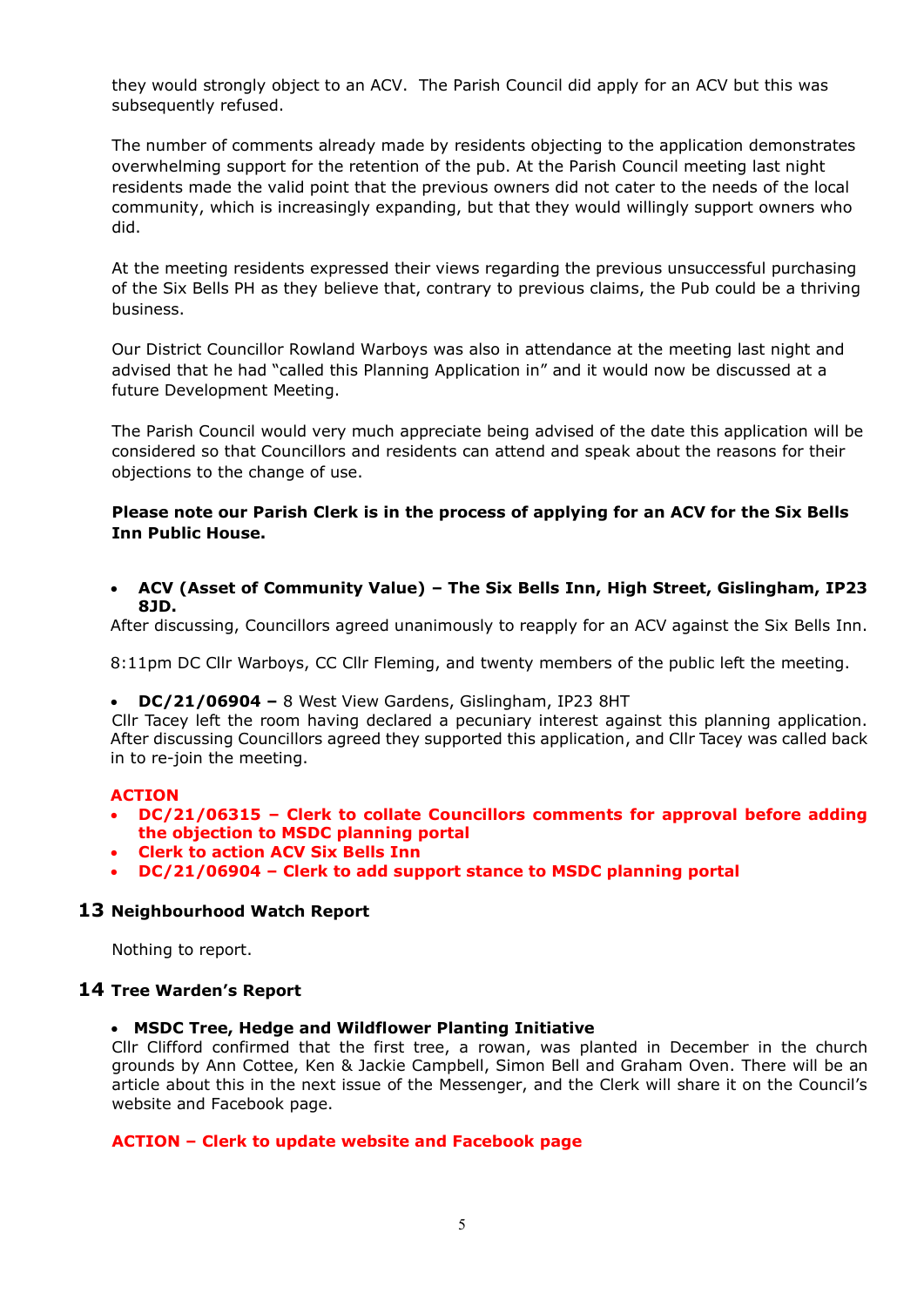## **15 Footpath Warden's Report**

A copy of the Footpath Warden's Report can be found as an addendum at the end of the minutes.

## **16 SID (Speed Indicator Device) Report & new SID/VAS devices update**

- The SID Report can be found as an addendum at the end of the minutes.
- MSDC's Traffic Regulation Officer has approved the SID/VAS devices agreed by Councillors at the November 2021 meeting. Further information is required to support the checklist that needs to be completed and submitted to SCC for each location.

#### **ACTION – Clerk to arrange completion of checklist for each site with required supporting evidence**

## **17 Gislingham United Charity Parish Council Nomination**

Cllr Bell asked councillors to again consider whether they know anyone they would like to put forward and to please let the clerk know if they do.

## **18 Charity Meadow to include CCTV update**

- Cllr Urwin reported in his capacity as Health & Safety and Playground Lead that the adult swings need to be taken down due to weakened chain links rendering them dangerous. Glass has been found around the baby swings, and it is evident that the play area is being used despite the closed notices.
- An email has been received from the Chair of GUC advising that due to a variation of the lease plan between GUC and the School, the Parish Council might need to reconsider the intended location of the CCTV tower. Cllr Urwin suggested a new location a few metres away from the intended location which the Clerk will investigate further, responding to the Chair of GUC accordingly.
- Following the meeting of the School Governors held on Tuesday 30th November 2021, the Chair of Governors has contacted the Clerk with suggestions raised regarding the CCTV, including safeguarding surrounding viewing and management of the video footage/data. After discussing, Councillors agreed that although footage would only be viewed retrospectively following reports/evidence of anti-social behaviour, (rather than live footage which is not an option with the type of CCTV device due to be installed), this would be done in the presence of a nominated person with appropriate Safeguarding qualifications. The Governors also requested that the Parish Council confirm they will be responsible for the fitting, ongoing repair and maintenance of the electricity meter, cables between the meter and the CCTV tower, and administration incurred by the school to read the meter and invoice for payment. Agreed unanimously by Councillors.
- The Clerk confirmed that quotations were being sought from playground equipment companies to ascertain whether it would be more cost effective to repair or replace the equipment. Cllr Tacey advised she has contact details for companies who may be able to help which she will forward to the Clerk. Cllr Clifford and Cllr Tacey were keen to involve local children to ascertain their preferences on play equipment when the process starts.

## **ACTION**

- **Cllr Urwin/Clerk to arrange for adult swings to be dismantled**
- **Clerk to put further notification on website and Facebook page advising that the play area is closed until further notice for health and safety reasons**
- **Clerk to investigate alternative location for CCTV tower and update Chair of GUC**
- **Clerk to confirm the above to Chair of Governors**
- **Clerk to update CCTV Policy as above**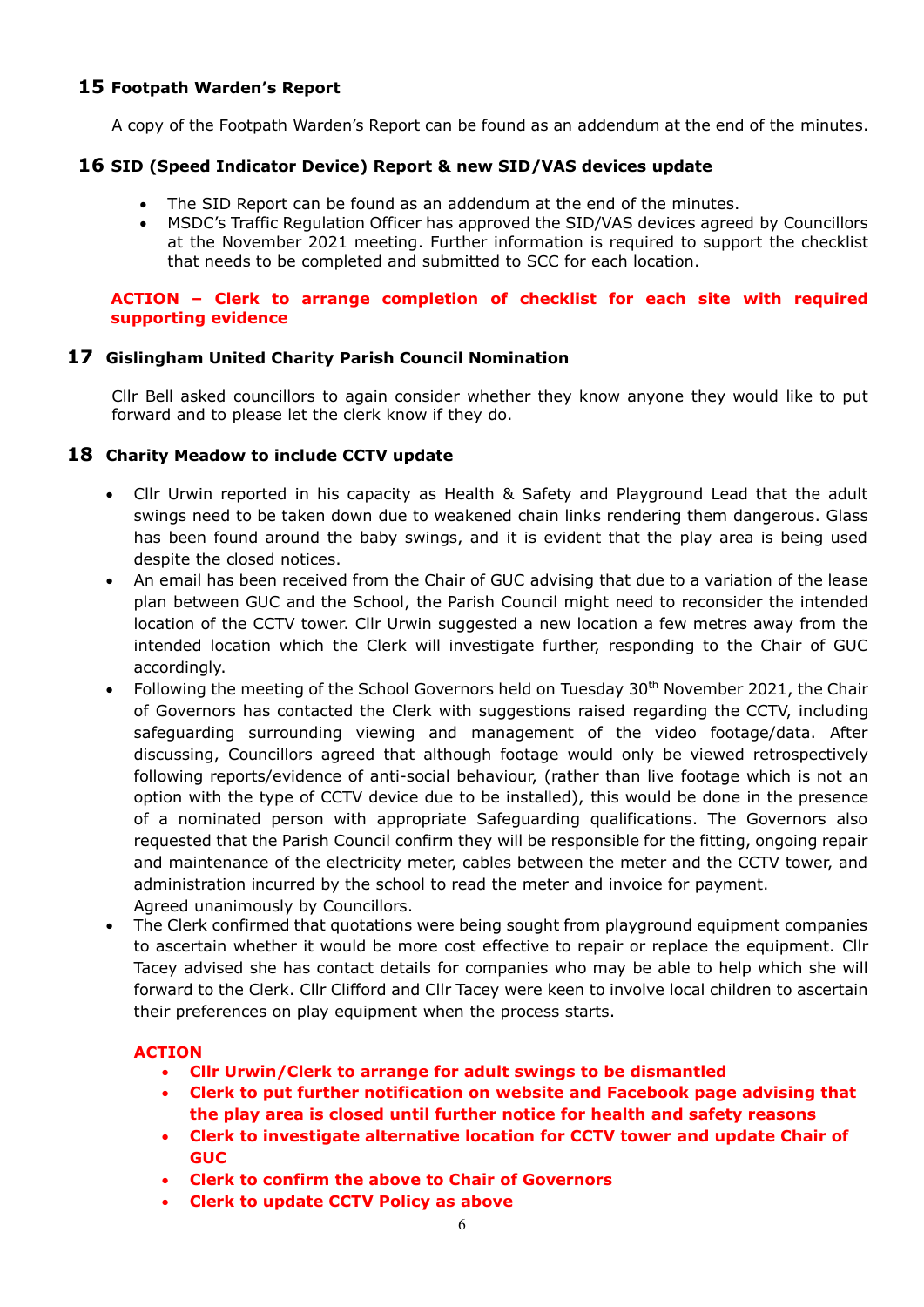- **Cllr Tacey to forward playground company contact details to the Clerk**
- **Clerk to seek quotations/presentations from playground supply/installation companies**

#### **19 Gislingham School Running Track (User Agreement) update**

Following the meeting of the School Governors held on Tuesday  $30<sup>th</sup>$  November 2021, the Chair of Governors has contacted the Clerk requesting changes to Schedule 1 (5.1), and clause 6.1 of the User Agreement, and has requested clause 6.2 be removed. They would like these changes to be agreed by Councillors before signing and returning the User Agreement. After discussing Councillors agreed unanimously to approve the changes requested.

#### **ACTION – Clerk to amend User Agreement as above and send to Chair of Governors to be signed and returned.**

#### **20 Queen's Platinum Jubilee 2022**

Cllr Tranter updated councillors in his capacity as Chair of the Queens Platinum Jubilee Committee. He advised that in order to be eligible for funding from the Locality Budget and District Council a bank account is needed. The QPJ Committee are requesting permission to use the Parish Council's bank account because there is not enough time for them to open a new one. Cllr Bell commented that this arrangement would need to ensure it satisfied the auditor and additional hours may be incurred by the RFO.

Cllr Tranter advised he has already spoken to the RFO who has advised that if it is not possible for the QPJ Committee to open a bank account in time, and if Councillors approve, as the Council is providing the majority of the money it would be possible. The monies from District and Localities would need to be made to Gislingham Parish Council and state that they are for the Queen's Platinum Jubilee to show an audit trail.

The Parish Council procedures for payments would need to be adhered to, any invoices must made out to Gislingham Parish Council with the Queens Platinum Jubilee celebration mentioned, and approved at the next possible meeting.

Cllr Tranter advised he did not envisage the arrangement creating an additional workload for the RFO.

Councillors agreed to allow the QPJ Committee to use the Parish Council's bank account unanimously, with one abstention (Chair of QPJ Committee).

Cllr Tranter advised that the following event items had already been arranged:

- 1) Dave's Hog Roast £1,600.00 payable on the day
- 2) Epping Forest Pipe Band £500.00 payable on the day
- 3) Zillionaires £250.00 payable on the day

Cllr Bell proposed items 1-3 to be paid by cheque signed by Cllr Bell and Cllr Urwin on the day. Approved unanimously with one abstention (Chair of QPJ Committee)

- 4) Jubilee Flag £12.00 already paid by Cllr Tranter
- 5) Children's personalised Pens and Cases £220.00 already paid by Cllr Tranter
- 6) Children's Games £60.00 already paid by Cllr Tranter
- 7) Bunting £70.93 already paid by Cllr Tranter
- 8) Medals for fancy dress competitions £18.00 already paid by Cllr Tranter
- 9) Banner £39.00 already paid for by Cllr Tranter
- 10)  $2 \times$  £20 book vouchers already paid by Cllr Tranter

It was agreed for Cllr Tranter to provide an expenses form for items 4 – 10, to reclaim the total amount of £459.93 at a future meeting. Agreed unanimously with one abstention (Chair of QPJ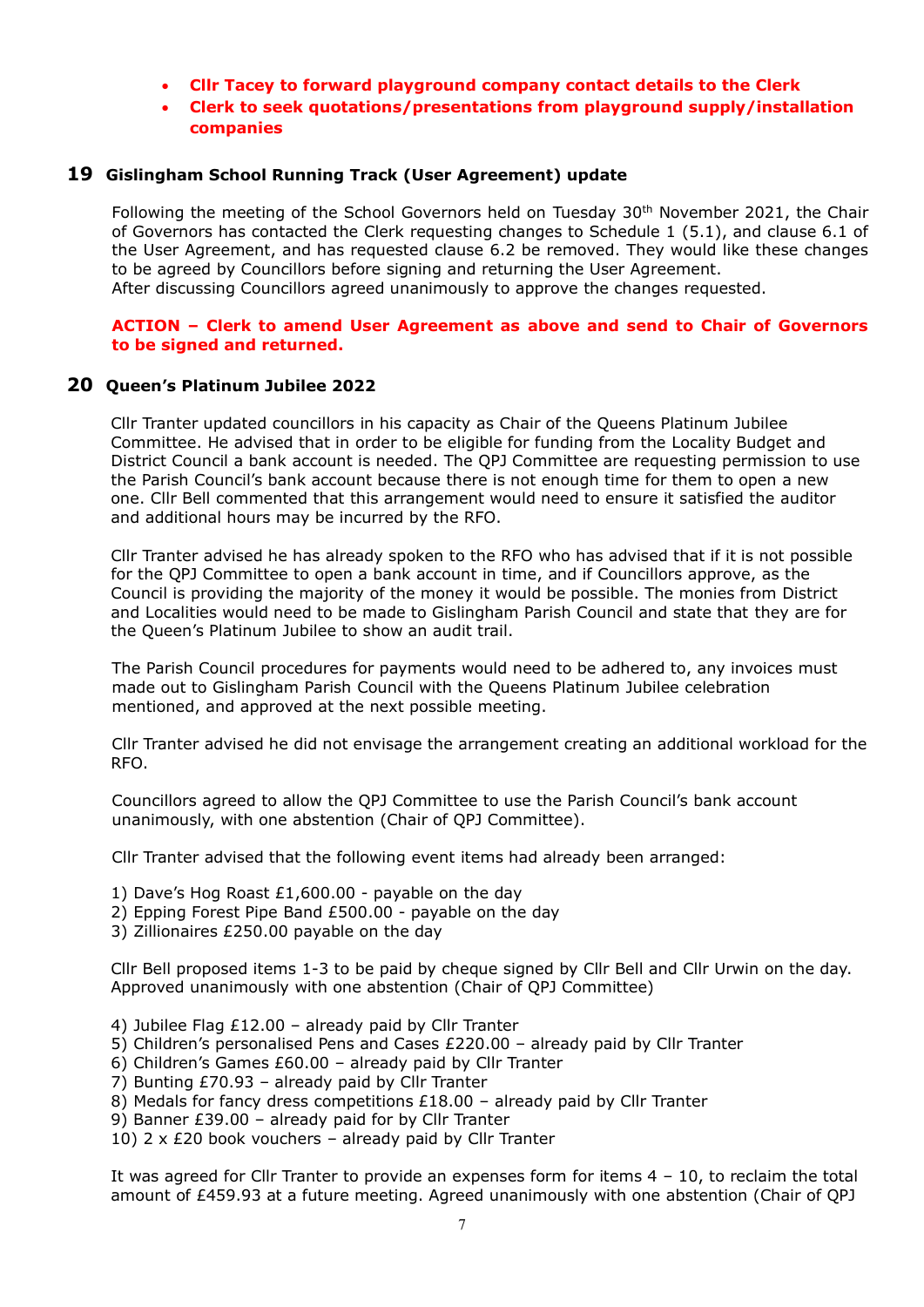Committee)

## **ACTION**

- **RFO to liaise with Cllr Tranter to ensure all Parish Council financial procedures are adhered to**
- **RFO to raise cheques for items 1 – 3 to be signed by Cllr Bell and Cllr Urwin, and given to suppliers on the day of the event**
- **Cllr Tranter to complete expenses form for items 4-10 to present at future meeting**

## **21 Parish Council Replacement Noticeboard**

Due to Cllr Mew being unable to procure comparable quotations, Councillors discussed the three quotations already obtained by the Clerk at the November 2021 meeting. Councillors decided on their preferred option, a lockable 24 x A4 sized noticeboard, and approved purchase of the new noticeboard unanimously.

#### **ACTION – Clerk to arrange order/purchase of new noticeboard**

#### **22 Finance**

Admin Payment for December (Clerk & RFO) - £611.37 paid 23/12/21 Clerk mileage expenses (January)- £8.55 Hire of Village Hall (November PC and meeting/book sale) - £40.00 SALC (Clerk's CiLCA training module 1) - £60.00

All payments were approved unanimously.

It was agreed unanimously to approve the January admin payments later in the month by email, and record the details in the February minutes.

#### **ACTION - Cllr Bell to make payments by BACS (December admin payment already made on 23/12/21)**

## **23 Training**

- Cllr Tacey requested approval to book the New Councillor training modules (six in total) as soon as suitable dates are announced. Cllr Alexander had requested approval to do the same by email to the Clerk prior to the meeting.
- The Clerk requested permission to register for the February 2022 CiLCA intake with the SLCC (£410 plus VAT to be shared 50/50 with Mellis PC)

Cllr Tacey and Cllr Alexander's request was approved unanimously with one abstention. The Clerk's request was approved unanimously.

Cllr Mew noted that he had not received a copy of the Good Councillors Guide or a certificate for completing his New Councillor Training.

#### **Action**

- **Cllr Tacey and Cllr Alexander to book 6 x New Councillor modules when suitable dates are announced**
- **Clerk to register for CiLCA with SLCC**
- **Clerk to speak to SALC regarding Cllr Mew's Good Councillor Guide and New Councillor training certificate**